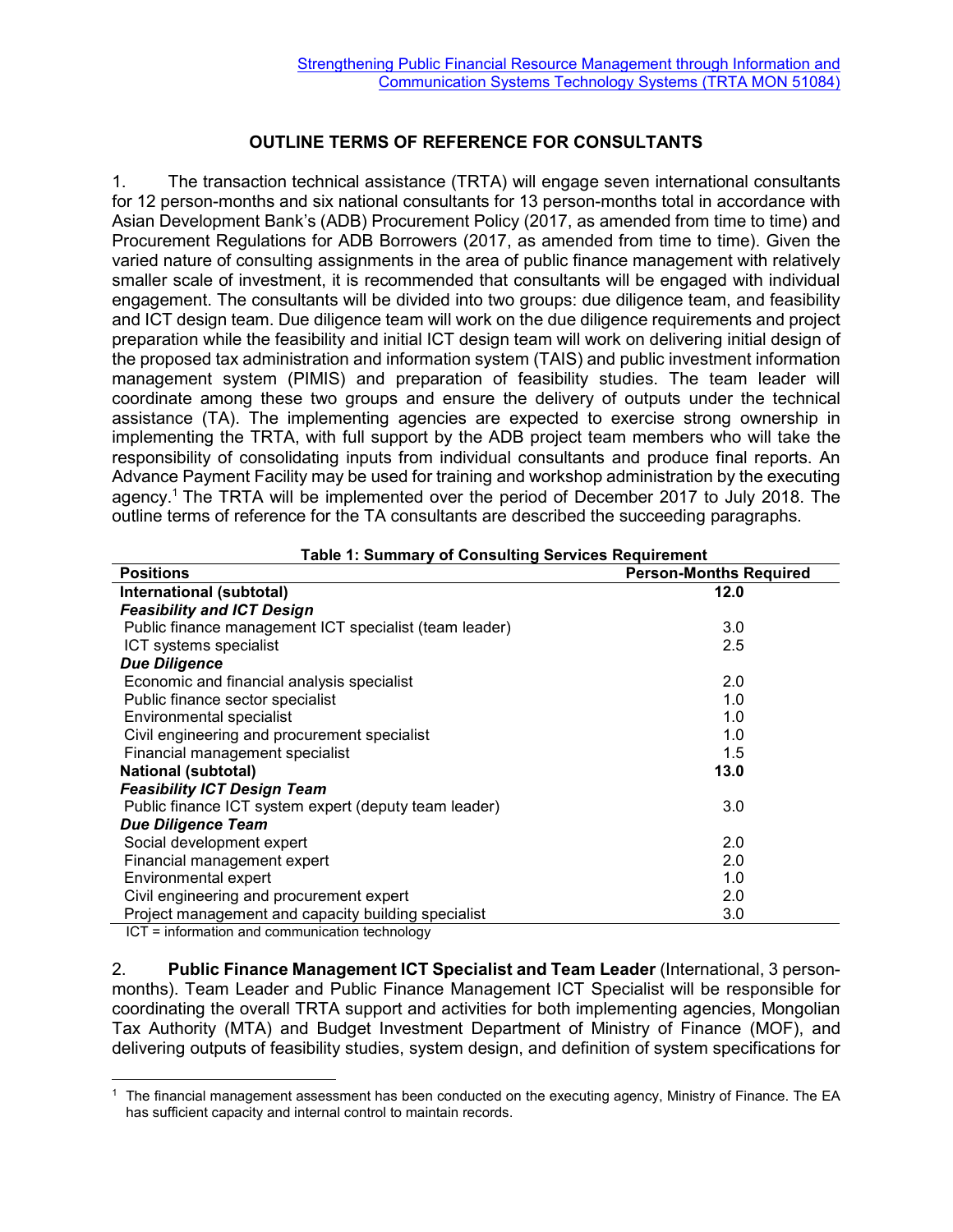developing process of tax administration and information system (TAIS) and public investment management information system (PIMIS). The specialist should have sufficient knowledge and experiences on public finance management and ICT system design. He or she should have at least 10 years of relevant experience and have strong English language skills. The specialist should hold a minimum of a master's degree in ICT, public management, system engineering, or a related field applicable to this position. Experience in ADB loan processing in public finance management, especially in developing member countries in Asia, will be a strong advantage. The consultant will serve as the team leader of the international and national consultants and will work closely with the ADB project team to guide, coordinate, and supervise the inputs of each individual consultant; manage stakeholders and workshops; and take the responsibility for delivering all the outputs of the TA. Individually, the consultant will also review the design of ICT systems for TAIS and PIMIS including the specifications of ICT system requirement and provide necessary advisory support. The consultant will also (i) assess the procurement needs of goods and services, (ii) prepare bidding documents and procurement plans with proper contract packaging, and (iii) recommend measures to strengthen the capacity of the executing agency and implementing agencies with regard to procurement. The consultant will also assist the ADB project team in consolidating individual inputs from other consultants and producing loan documents package including a project administration manual (PAM), feasibility studies, and final report to ADB.

3. **ICT Systems Specialist** (International, 3 person-months). The consultant will have at least 10 years of experience in ICT systems related work in the area of public finance management in developing countries, and should hold a minimum of a master's degree in ICT or system engineering or a related field applicable to this position. The consultant will be responsible for assessment of existing ICT systems implemented for tax administration and PIM particularly on the system design, technology adopted for the system development, scalability, security, and maintainability of the system and will provide recommendations on either for addressing the gaps in existing system or develop a new system for TAIS and PIMIS requirements. The consultant will work with MTA and the ICT Center for Customs, Taxation and Finance (ICT state-owned enterprise (SOE)) during the development of necessary software and ICT system, and provide advice to improve the sustainability of the ICT SOE for longer term maintenance and ICT system upgrade for changing needs. The consultant will also assist the team leader and the ADB team in consolidating individual inputs from other consultants and producing a PAM and final report to ADB. The consultant will assist the implementing agencies in completing the feasibility studies for TAIS and PIMIS. The consultant will also assess the procurement needs of goods and services and prepare bidding documents and procurement plans with proper contract packaging, and recommend measures to strengthen the capacity of the executing agency and implementing agencies with regard to procurement.

4. **Economic and Financial Analysis Specialist** (International, 2 person-months). The consultant will have at least 10 years of experience in economic analysis and financial analysis in related work in developing countries. The consultant will hold a minimum of a master's degree in economics, finance, or a related field applicable to this position. Experience in preparing ADB investment loans is desirable. The consultant will help the executing agency and ADB project team review the macroeconomic policy environment that will affect the project design and implementation, and assess the economic and financial viability of the investment program by conducting economic and financial analyses and calculating economic internal rate of return and financial internal rate of return. The consultant will also work with Social Development Expert on summary poverty reduction and social strategy (SPRSS).

5. **Public Finance Sector Specialist** (International, 1 person-month). The consultant will have at least 10 years of experience in public finance sector related work in developing countries.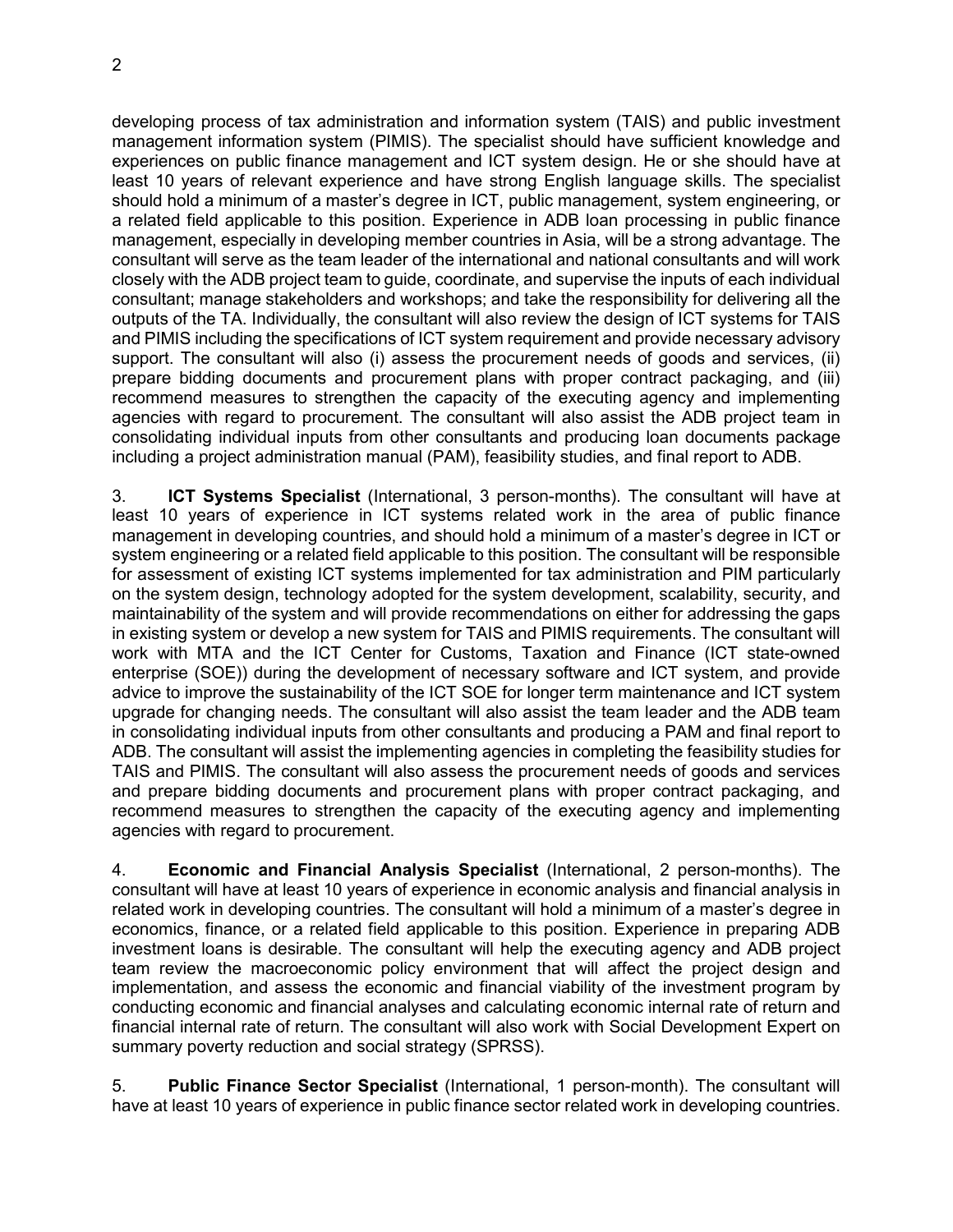The consultant will hold a minimum of a master's degree in economics, finance, or related fields and will have strong English language skills. Experience in preparing ADB investment loans is desirable. The consultant will support the executing agency and the ADB project team in assessing overall public finance sector with focus on taxation and public investment management and providing public finance sector assessment and analysis.

6. **Environmental Specialist** (International, 1 person-month). The consultant will have at least 10 years of experience in environment related work in developing countries. The consultant will hold a minimum of a master's degree in environment or a related field applicable to this position and will have strong English language skills. The consultant will provide guidance and support to the executing agency in ensuring compliance with the Mongolian Law on Environmental Impact Assessment (1988, amended 2002). This will include preparation of a request for a general environmental impact assessment to the Ministry of Nature, Environment and Green Development. If requested, the consultant will help recruit a national accredited firm to conduct a detailed environment impact assessment for the project. The consultant will help the executing agency and the ADB project team to identify issues related to environment, assess their impacts, and suggest measures of mitigation by preparing initial environmental examination and/or environmental assessment review framework.

7. **Civil Engineering and Procurement Specialist** (International, 1 person-month). The consultant will have at least 10 years of experience in civil engineering and procurement package design related work in developing countries. The consultant will hold a minimum of a master's degree in engineering, management, economics, or a related field applicable to this position and will have strong English language skills. Experience in preparing ADB investment loans is desirable. The consultant will work with the executing agency, the ADB project team, and other consultants to (i) identify and review technical issues related to any civil works under the investment program and recommend proper measures to address any adverse impact, (ii) assess the procurement needs of goods and services, (iii) prepare procurement plans with proper contract packaging, and (iv) recommend measures to strengthen the capacity of the executing agency and implementing agencies with regard to procurement. Specific outputs to be delivered by the consultant will be (i) Project Procurement Risk Assessment;<sup>2</sup> (ii) Draft Procurement Plan for the Loan; (iii) Draft Bidding Documents for works, IT goods and services, and consulting services; and (iv) training the executing and implementing agencies on ADB procurement procedures.

8. **Financial Management Specialist** (International, 2 person-month). The consultant will have at least 10 years of experience in financial management related work in developing countries. The consultant will hold a minimum of a master's degree in economics or finance, with Chartered Accountant (CA) or Chartered Public Accountant (CPA) certificate and will have strong English language skills. Experience in preparing ADB investment loans is desirable. The consultant will conduct financial due diligence (FDD) in accordance with ADB requirements. The FDD will include conducting a financial management assessment of the executing and implementing agencies, including (i) assessing whether previous financial management assessments have been conducted by ADB or other agencies and, if so, reviewing the results and ascertaining whether these can be used as input; (ii) assessing capacity for planning and budgeting, management and financial accounting, reporting, auditing, internal controls, and information systems; (iii) reviewing proposed disbursement and funds-flow arrangements; (iv) concluding on the financial management risk rating and identifying and confirming measures for addressing identified deficiencies; (v) supporting the preparation and agreement of cost estimates  $\overline{a}$ 

<sup>2</sup> ADB. 2015. *Guide on Assessing Procurement Risks and Determining Project Procurement Classification.* Manila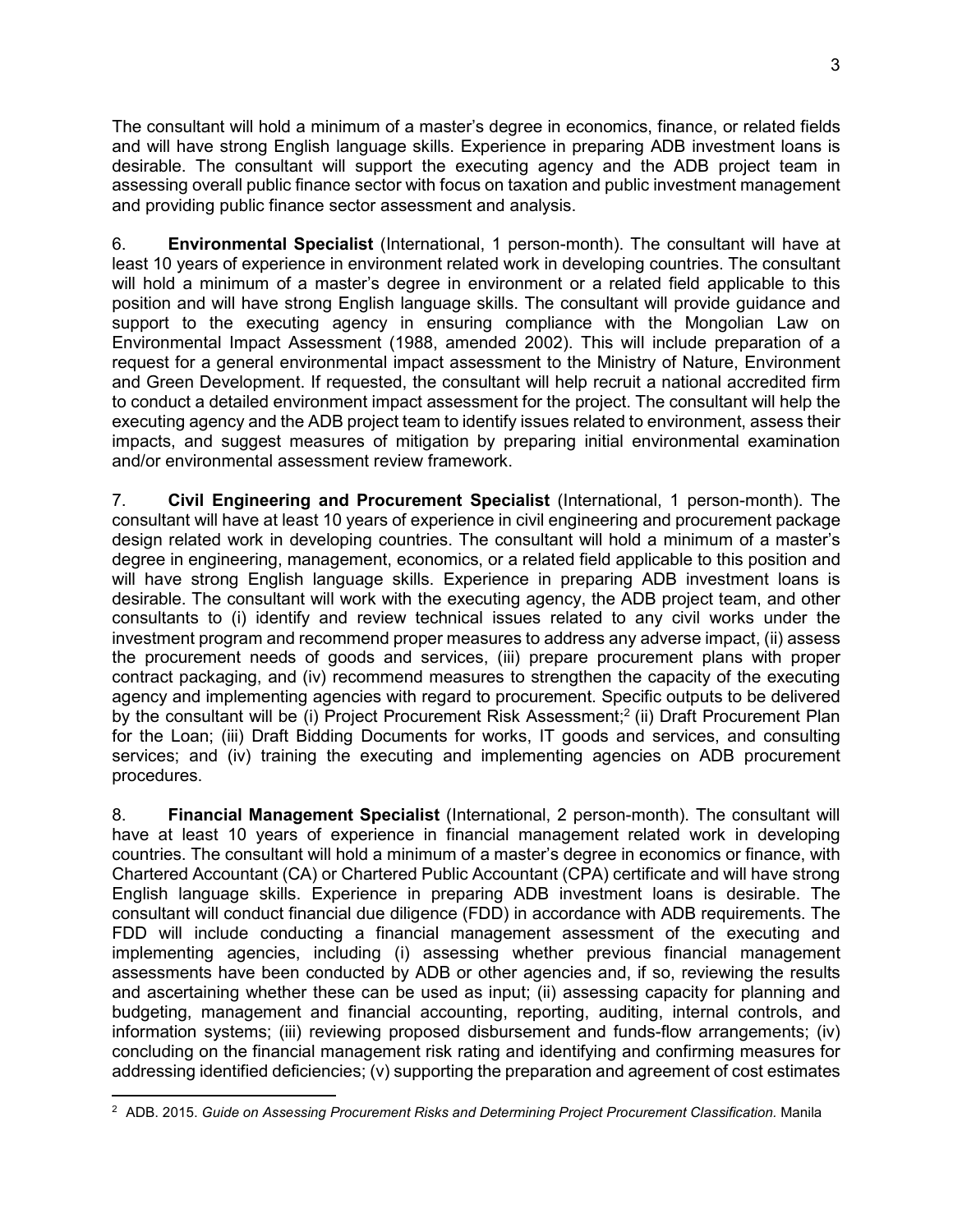and a financing plan, which are based on verifiable data and are sufficient to support project implementation; (vi) preparing financial projections and conducting financial analyses of the executing and implementing agencies, and incremental recurrent costs, to determine financial sustainability, and reviewing proposed cost-recovery and tariff policies, including affordability; (vii) conducting financial evaluations (financial cost-benefit analyses) including sensitivity analyses of project components that have a cost-recovery objective; (viii) where significant risks are identified to project financial sustainability or viability, proposing relevant financial performance indicators to be incorporated in financial covenants; and (ix) assessing and reaching agreement on financial reporting, auditing, and public disclosure arrangements for the project; and, as appropriate, identifying and agreeing arrangements for receiving financial statements from executing and/or implementing agencies.

9. **Environment Expert** (National, 1 person-months). The consultant will have at least 10 years of experience in environment related work in developing countries. The consultant will hold a minimum of a master's degree in environment or a related field applicable to this position and will have strong English language skills. Experience in preparing ADB investment loans is desirable. The consultant will help the executing agency and the ADB project team to identify issues related to environment, assess their impacts, and suggest measures of mitigation by preparing initial environmental examination and/or environmental assessment review framework.

10. **Public Finance ICT Systems Expert and Deputy Team Leader** (National, 3 personmonths). The consultant will have at least 10 years of experience in public finance management and ICT system development. The consultant will hold a minimum of a master's degree in ICT, engineering, public management, finance, or a related field applicable to this position and will have strong English language skills. Experience in preparing ADB investment loans is desirable. The national consultant will support the ADB team and executing agency in reviewing the business process, initial design of the ICT systems for tax administration and public investment management, and the process of the system development; and advising on actual roll-out of the system and application of new business process through the new ICT system. The consultant will also assist the team leader and the ADB project team in overall coordination and communication during project implementation; consolidating individual inputs from other consultants; and producing feasibility studies, PAM, and final report to ADB.

11. **Social Development Expert** (National, 2 person-months). The consultant will have at least 10 years of experience in social development related work, particularly ethnic minorities in Mongolia. The consultant will hold a minimum of a master's degree in social development or a related field applicable to this position and will have strong English language skills. Experience in preparing ADB investment loans is desirable. The consultant will work closely with the ADB project team to identify social safeguard issues related to involuntary resettlement, indigenous peoples, labor and gender; assess their impacts; and prepare SPRSS, and suggest measures of mitigation for any issues related to social issues with resettlement plans, resettlement framework, ethnic minority development plan, and gender action plan if necessary. The consultant will also work on the identifying how the project will make people benefit from the improved ICT systems for tax administration and public investment management and providing necessary analysis.

12. **Financial Management Expert** (National, 2 person-months). The consultant will have at least 10 years of experience in financial management related work in developing countries. The consultant will hold a minimum of a master's degree in economics or finance, with CA or CPA certificate and will have strong English language skills. Experience in preparing ADB investment loans is desirable. The consultant will support the international financial management specialist,